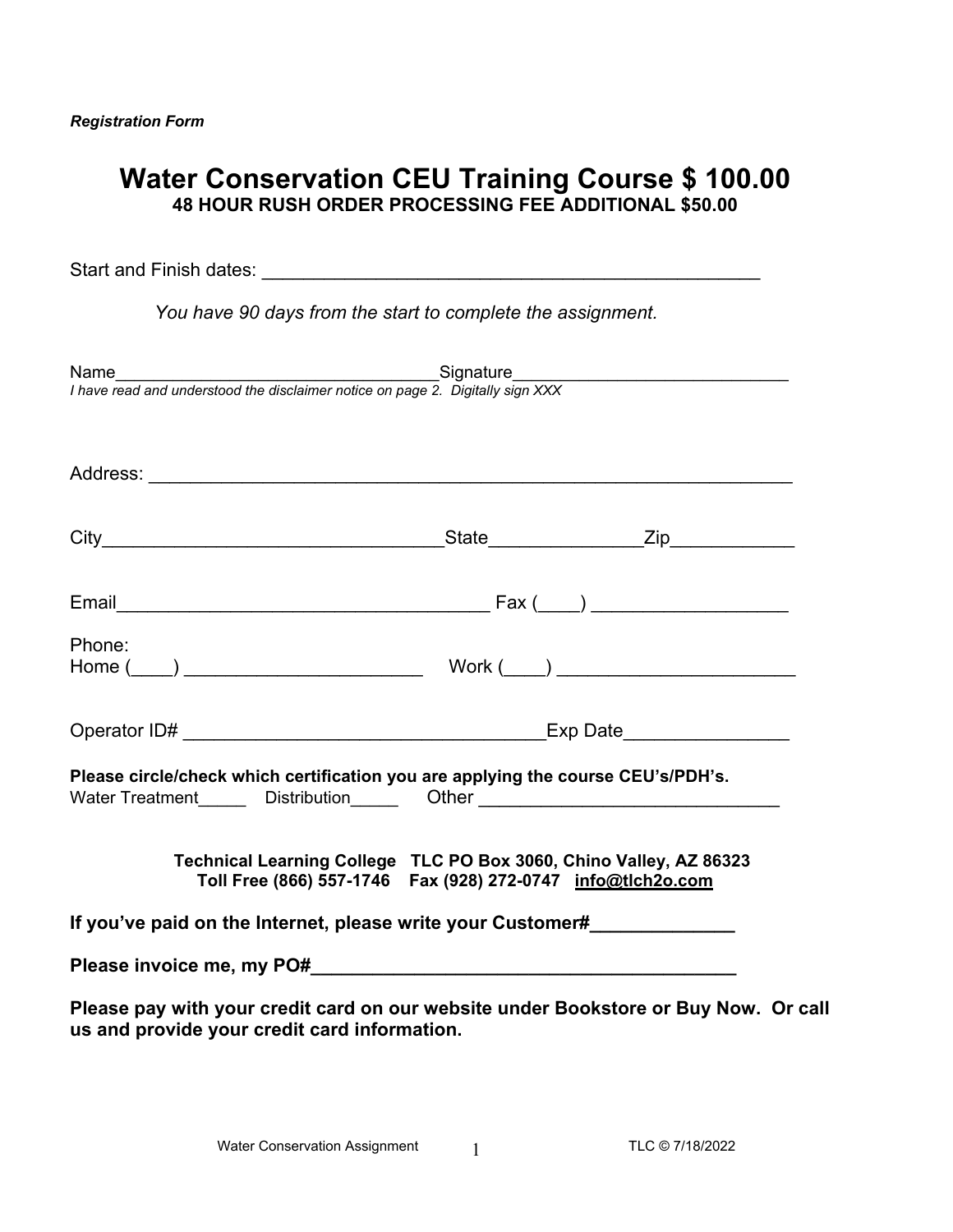#### **DISCLAIMER NOTICE**

I understand that it is my responsibility to ensure that this CEU course is either approved or accepted in my State for CEU credit. I understand State laws and rules change on a frequent basis and I believe this course is currently accepted in my State for CEU or contact hour credit, if it is not, I will not hold Technical Learning College responsible. I also understand that this type of study program deals with dangerous conditions and that I will not hold Technical Learning College, Technical Learning Consultants, Inc. (TLC) liable for any errors or omissions or advice contained in this CEU education training course or for any violation or injury caused by this CEU education training course material. I will call or contact TLC if I need help or assistance and double-check to ensure my registration page and assignment has been received and graded.

**Professional Engineers**; Most states will accept our courses for credit but we do not officially list the States or Agencies. Please check your State for approval.

*You can obtain a printed version of the course manual from TLC for an additional \$129.95 plus shipping charges.* 

#### **AFFIDAVIT OF EXAM COMPLETION**

I affirm that I personally completed the entire text of the course. I also affirm that I completed the exam without assistance from any outside source. I understand that it is my responsibility to file or maintain my certificate of completion as required by the state or by the designation organization.

#### **Grading Information**

In order to maintain the integrity of our courses we do not distribute test scores, percentages or questions missed. Our exams are based upon pass/fail criteria with the benchmark for successful completion set at 70%. Once you pass the exam, your record will reflect a successful completion and a certificate will be issued to you.

For security purposes, please fax or e-mail a copy of your driver's license and always call us to confirm we've received your assignment and to confirm your identity.

Thank you… …

#### **Do not solely depend on TLC's Approval list for it may be outdated.**

**All downloads are electronically tracked and monitored for security purposes.** 

*We will stop mailing the certificate of completion so we need either your fax number or email address. We will e-mail the certificate to you, if no e-mail address; we will fax it to you.*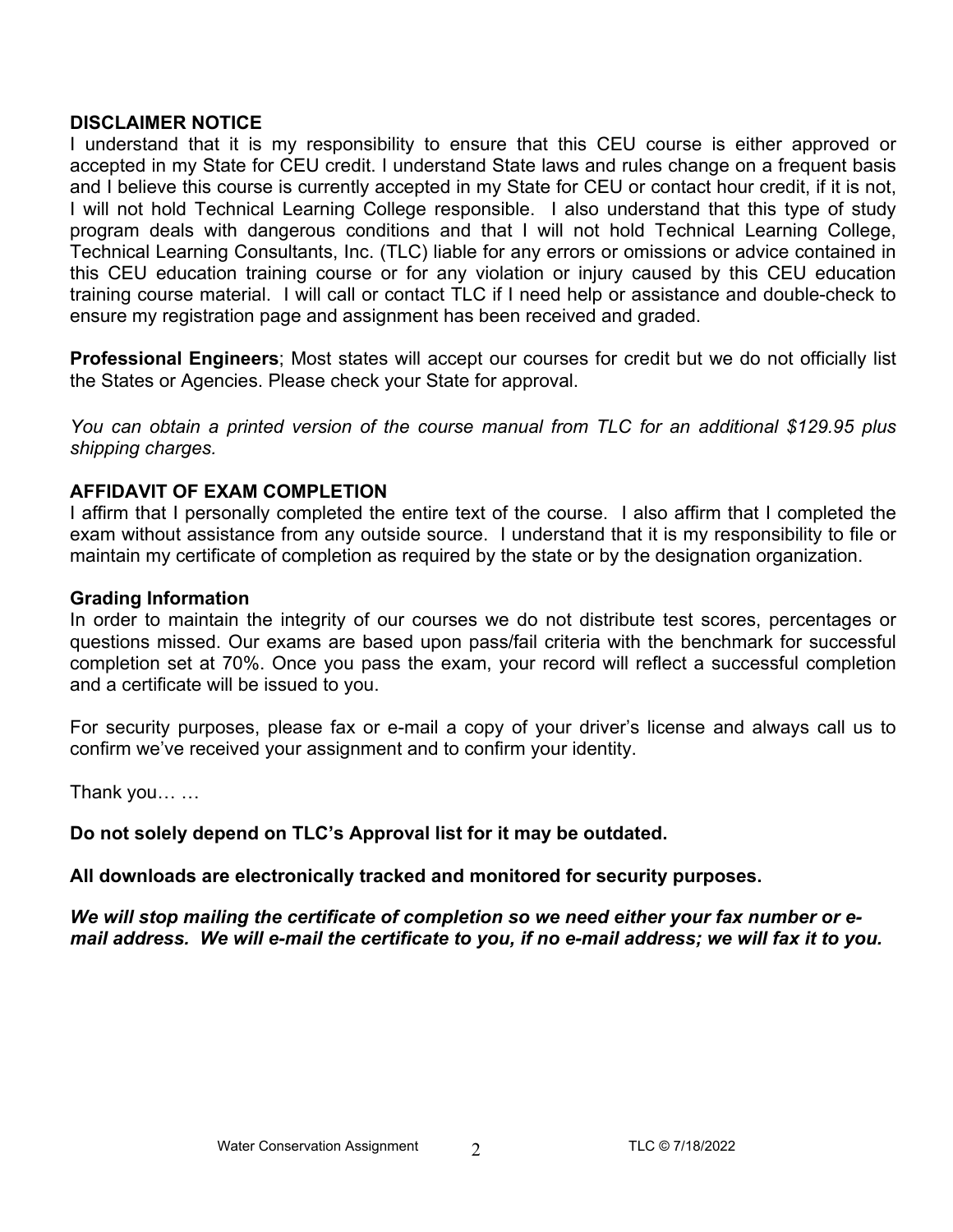## **Texas Students Only Acknowledgement of Notice of Potential Ineligibility for License**

*You are required to sign and return to TLC or your credit will not be reported.* 

| Name:                                                                                                                                                                                                                                                                                                                                 |
|---------------------------------------------------------------------------------------------------------------------------------------------------------------------------------------------------------------------------------------------------------------------------------------------------------------------------------------|
| Date of Birth:                                                                                                                                                                                                                                                                                                                        |
| Email Address:                                                                                                                                                                                                                                                                                                                        |
| By signing this form, I acknowledge that Technical Learning College notified me of the following:<br>the potential ineligibility of an individual who has been convicted of an offense to be issued an<br>occupational license by the Texas Commission on Environmental Quality (TCEQ) upon completion of<br>the educational program; |
| the current TCEQ Criminal Conviction Guidelines for Occupational Licensing, which describes<br>the process by which the TCEQ's Executive Director determines whether a criminal conviction:                                                                                                                                           |
| renders a prospective applicant an unsuitable candidate for an occupational license;<br>warrants the denial of a renewal application for an existing license; or<br>$\bullet$<br>warrants revocation or suspension of a license previously granted.                                                                                   |

 the right to request a criminal history evaluation from the TCEQ under Texas Occupations Code Section 53.102; and

• that the TCEQ may consider an individual to have been convicted of an offense for the purpose of denying, suspending or revoking a license under circumstances described in Title 30 Texas Administrative Code Section 30.33.

| Enrollee Signature: | )ate: |
|---------------------|-------|
|                     |       |

Name of Training Provider/Organization: Technical Learning College

Contact Person: Melissa Durbin Role/Title: Dean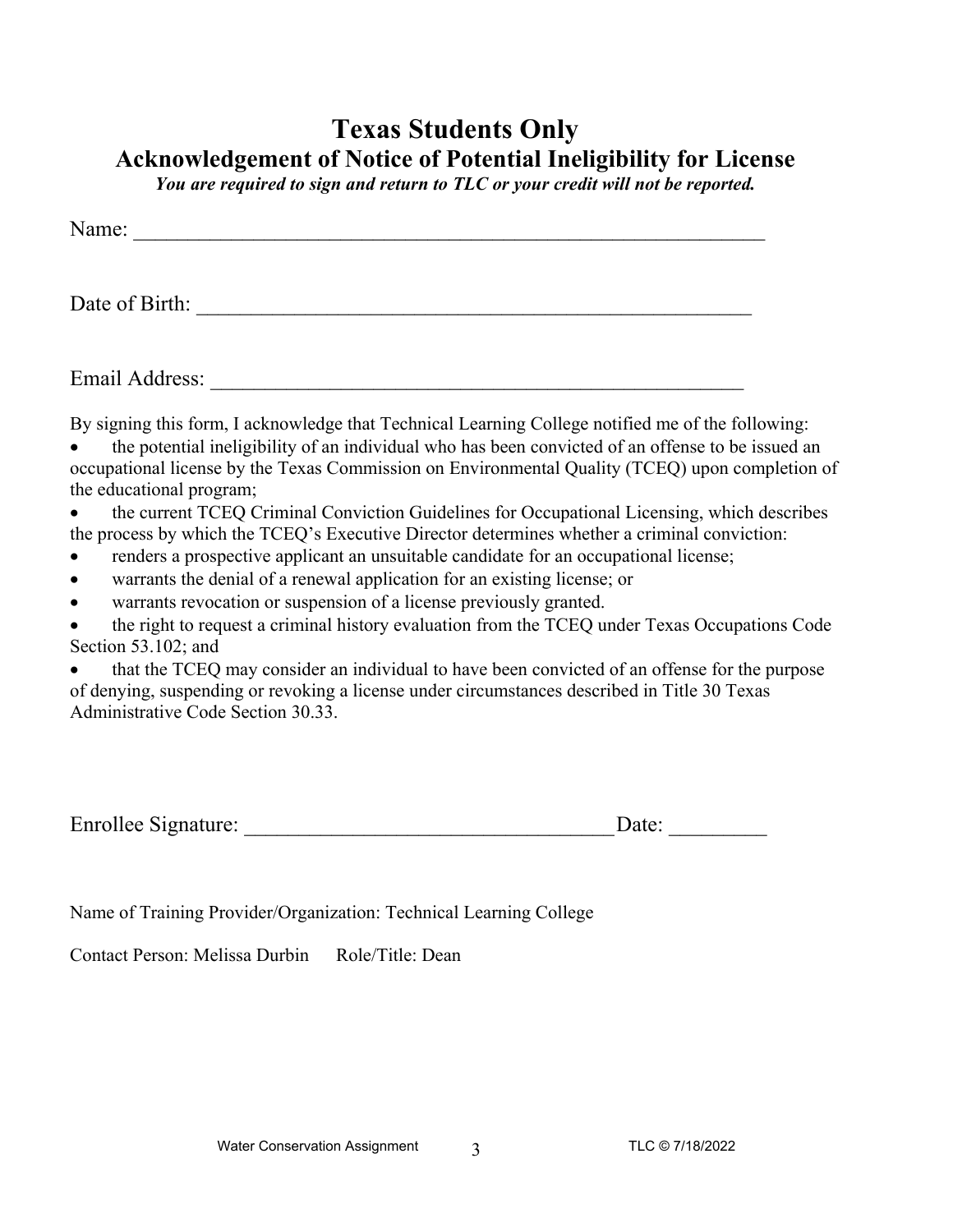Water Conservation Assignment TLC © 7/18/2022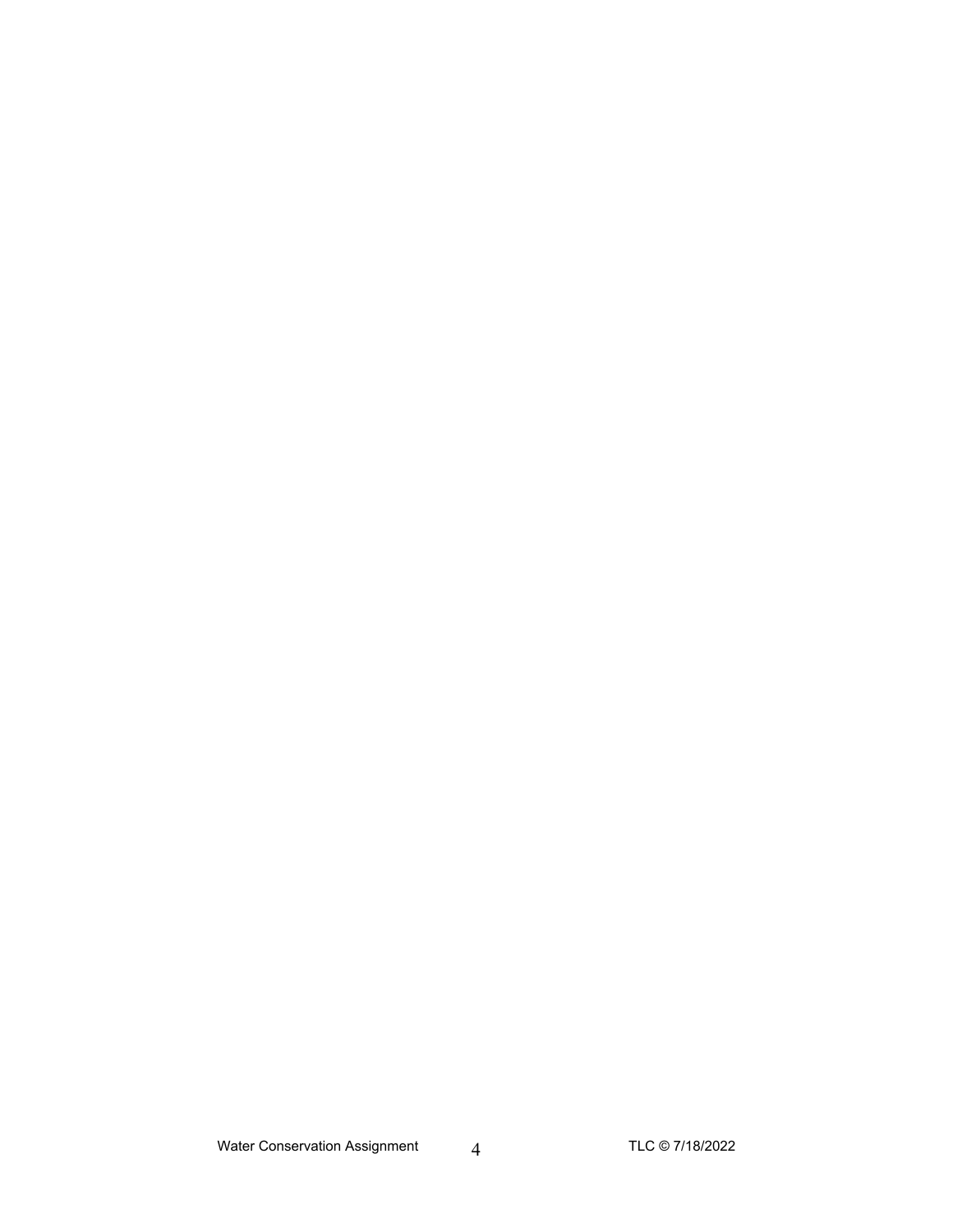### **Water Conservation Answer Sheet**

| <b>Name</b> |  |  |  |  |  |  |
|-------------|--|--|--|--|--|--|
|             |  |  |  |  |  |  |

**Telephone** 

**You are solely responsible in ensuring that this course is accepted for credit by your State. No refunds. Did you check with your State agency to ensure this course is accepted for credit?** 

*Method of Course acceptance confirmation. Please fill this section*  **Do not solely depend on TLC's Approval list for it may be outdated.** Website **Telephone Call** Email Spoke to

Did you receive the approval number, if applicable? \_\_\_\_\_\_\_\_\_\_\_\_\_\_\_\_\_\_\_\_\_\_\_\_\_\_\_\_

What is the course approval number, if applicable?

*You are responsible to ensure that TLC receives the Assignment and Registration Key. Please call us to ensure that we received it.* 

Please Circle, Bold, Underline or X, one answer per question. A **felt tipped pen** works best.

| 1. $A B C D$ | 15. A B C D | 29. A B C D | 43. A B C D |
|--------------|-------------|-------------|-------------|
| 2. ABCD      | 16. A B C D | 30. A B C D | 44. A B C D |
| 3. ABCD      | 17. A B C D | 31. A B C D | 45. A B C D |
| 4. ABCD      | 18. A B C D | 32. A B C D | 46. A B C D |
| 5. A B C D   | 19. A B C D | 33. A B C D | 47. A B C D |
| 6. ABCD      | 20. A B C D | 34. A B C D | 48. A B C D |
| 7. ABCD      | 21. A B C D | 35. A B C D | 49. A B C D |
| 8. ABCD      | 22. A B C D | 36. A B C D | 50. A B C D |
| 9. A B C D   | 23. A B C D | 37. A B C D | 51. A B C D |
| 10. A B C D  | 24. A B C D | 38. A B C D | 52. A B C D |
| 11. A B C D  | 25. A B C D | 39. A B C D | 53. A B C D |
| 12. A B C D  | 26. A B C D | 40. A B C D | 54. A B C D |
| 13. A B C D  | 27. A B C D | 41. A B C D | 55. A B C D |
| 14. A B C D  | 28. A B C D | 42. A B C D | 56. A B C D |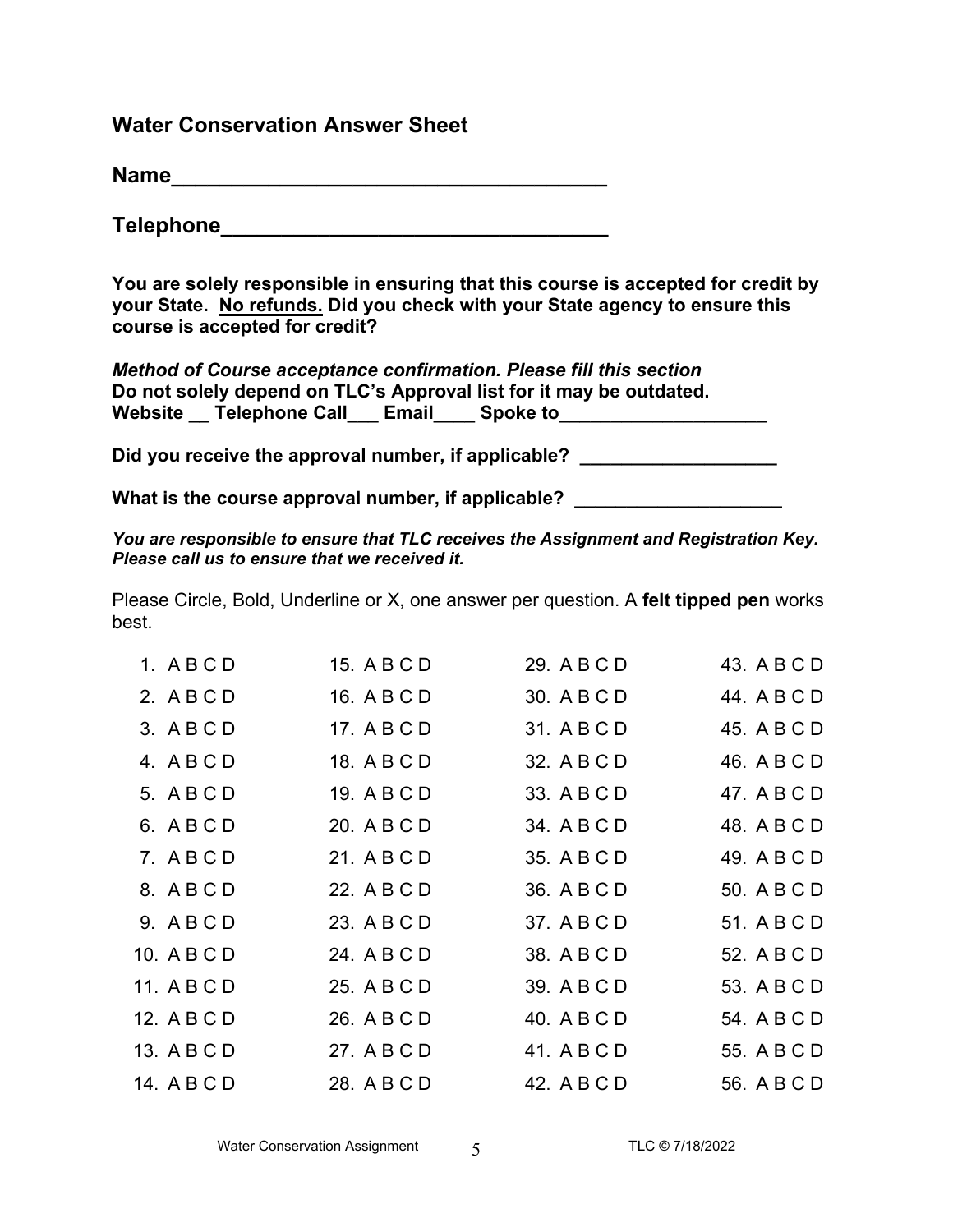| 57. A B C D | 68. A B C D | 79. A B C D | 90. A B C D  |
|-------------|-------------|-------------|--------------|
| 58. A B C D | 69. A B C D | 80. A B C D | 91. A B C D  |
| 59. A B C D | 70. A B C D | 81. A B C D | 92. A B C D  |
| 60. A B C D | 71. A B C D | 82. A B C D | 93. A B C D  |
| 61. A B C D | 72. A B C D | 83. A B C D | 94. A B C D  |
| 62. A B C D | 73. A B C D | 84. A B C D | 95. A B C D  |
| 63. A B C D | 74. A B C D | 85. A B C D | 96. A B C D  |
| 64. A B C D | 75. A B C D | 86. A B C D | 97. A B C D  |
| 65. A B C D | 76. A B C D | 87. A B C D | 98. A B C D  |
| 66. A B C D | 77. A B C D | 88. A B C D | 99. A B C D  |
| 67. A B C D | 78. A B C D | 89. A B C D | 100. A B C D |

*I understand that I am 100 percent responsible to ensure that TLC receives the Assignment and Registration Key and that it is accepted for credit by my State or Providence. I understand that TLC has a zero tolerance towards not following their rules, cheating or hostility towards staff or instructors. I need to complete the entire assignment for credit. There is no credit for partial assignment completion. My exam was proctored. I will contact TLC if I do not hear back from them within 2 days of assignment submission. I will not hold TLC liable for any errors, injury, death or non-compliance with rules. I will abide with all federal and state rules and rules found on page 2. I will forfeit my purchase costs and will not receive credit or a refund if I do not abide with TLC's rules.* 

**Please Sign that you understand and will abide with TLC's Rules.** 

# **\_\_\_\_\_\_\_\_\_\_\_\_\_\_\_\_\_\_\_\_\_\_\_\_\_\_\_\_\_\_\_\_\_\_\_\_\_\_\_\_\_\_\_\_\_\_\_\_\_\_\_\_\_\_ Signature**

*Please write down any questions you were not able to find the answers or that have errors.*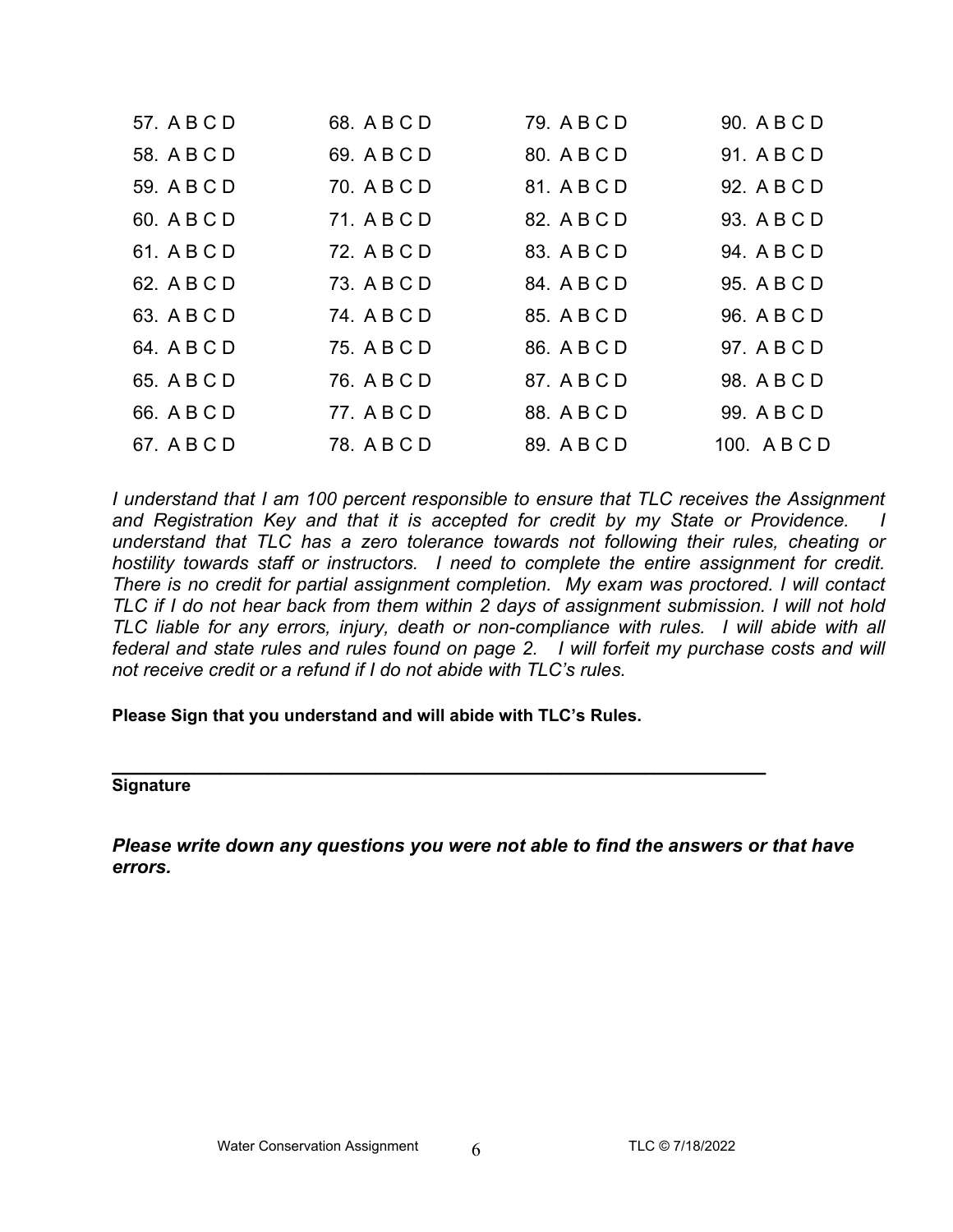*Please e-mail or fax this survey with your final exam* 

| <b>WATER CONSERVATION CEU TRAINING COURSE</b> |
|-----------------------------------------------|
|-----------------------------------------------|

*CUSTOMER SERVICE RESPONSE CARD* 

| PLEASE COMPLETE THIS FORM BY CIRCLING THE NUMBER OF THE APPROPRIATE<br><b>ANSWER IN THE AREA BELOW.</b>                |  |  |  |  |  |  |
|------------------------------------------------------------------------------------------------------------------------|--|--|--|--|--|--|
| 1. Please rate the difficulty of your course.<br>Very Easy 0 1 2 3 4 5 Very Difficult                                  |  |  |  |  |  |  |
| 2. Please rate the difficulty of the testing process.<br>Very Easy 0 1 2 3 4 5 Very Difficult                          |  |  |  |  |  |  |
| 3. Please rate the subject matter on the exam to your actual field or work.<br>Very Similar 0 1 2 3 4 5 Very Different |  |  |  |  |  |  |
|                                                                                                                        |  |  |  |  |  |  |
|                                                                                                                        |  |  |  |  |  |  |
| How about the price of the course?                                                                                     |  |  |  |  |  |  |
| Poor________ Fair _____ Average _____ Good_____ Great______                                                            |  |  |  |  |  |  |
| How was your customer service?                                                                                         |  |  |  |  |  |  |
| Poor___Fair _____ Average ____ Good _____ Great _____                                                                  |  |  |  |  |  |  |
| Any other concerns or comments.                                                                                        |  |  |  |  |  |  |

**\_\_\_\_\_\_\_\_\_\_\_\_\_\_\_\_\_\_\_\_\_\_\_\_\_\_\_\_\_\_\_\_\_\_\_\_\_\_\_\_\_\_\_\_\_\_\_\_\_\_\_\_\_\_\_\_\_\_\_\_\_\_\_\_\_\_\_\_\_\_**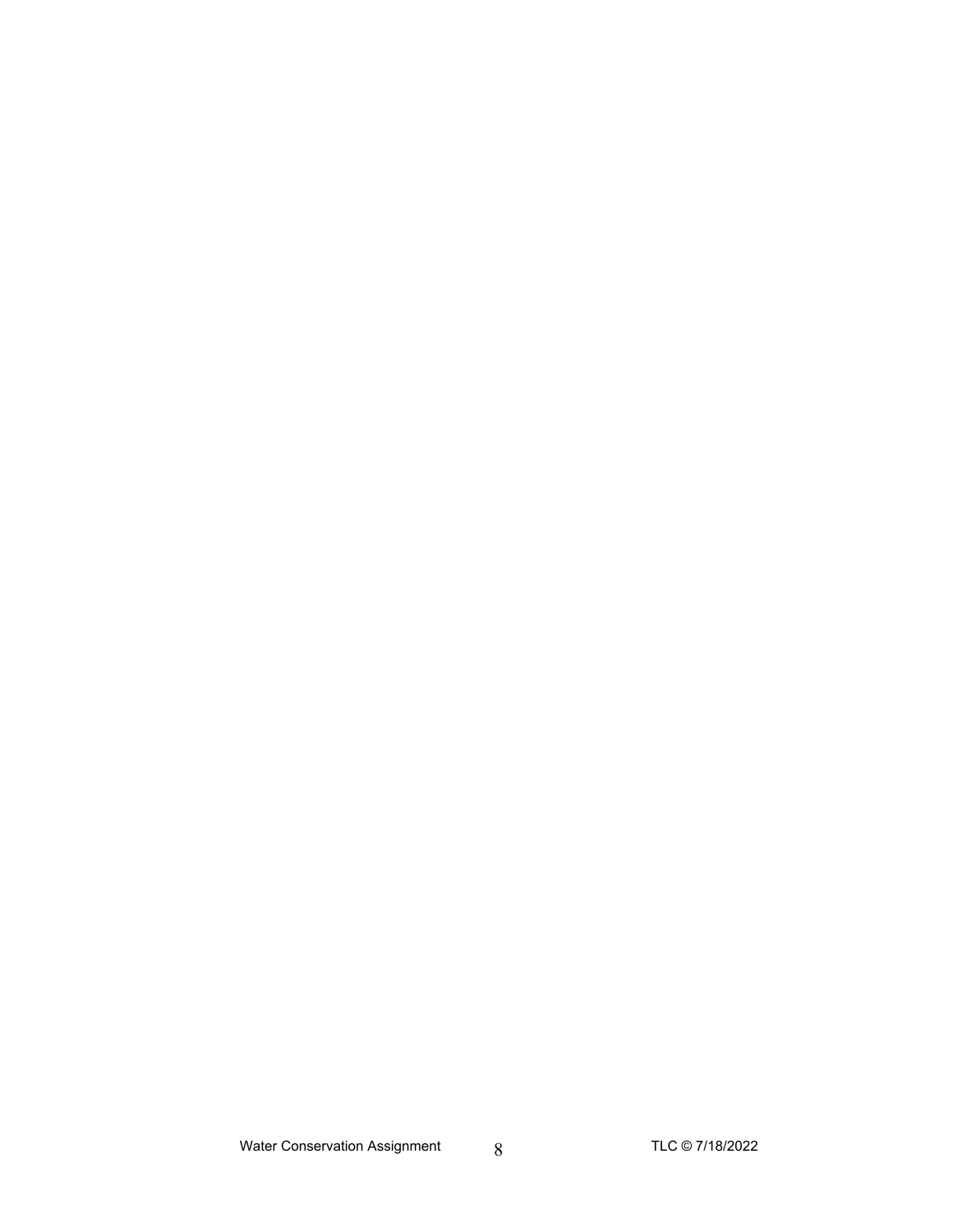## **Water Conservation CEU Training Assignment**

#### *The Assignment (Exam) is also available in Word on the Internet for your Convenience, please visit [www.ABCTLC.com an](http://www.ABCTLC.com)d download the assignment and e- mail it back to TLC.*

You will have 90 days from the start of this course to complete in order to receive your Professional Development Hours (**PDHs**) or Continuing Education Unit (**CEU**). A score of 70 % is necessary to pass this course. We prefer if this exam is proctored. No intentional trick questions. If you should need any assistance, please email all concerns and the completed manual to [info@tlch2o.com.](mailto:info@tlch2o.com) 

We would prefer that you utilize the enclosed answer sheet in the front, but if you are unable to do so, type out your own answer key. Please include your name and address on your manual and make copy for yourself. You can e-mail or fax your Answer Key along with the Registration Form to TLC. **(S) Means answer may be plural or singular**.

All of your questions will come from the text.

#### **Water Conservation Terms**

#### **Identify the term for the next 21 questions**

1. Amount of water that can be stored in a soil profile and be available for growing crops.

- A. Total available water
- B. Water Conservation
- C. Readily available water
- D. Treated water

2. A method of landscaping that uses plants that are well adapted to the local area and are droughtresistant.

- A. Xeriscaping
- B. Desert
- C. Rock landscaping
- D. Native plants

3. Allow the captured stormwater to be slowly released to porous planted areas where plants and soils are able to filter out the pollutants and clean the water before it reaches the river.

- A. Cisterns
- B. Evapotranspiration
- C. Permanent wilting point (PWP)
- D. Surface water

4. Water that is used more than one time before it passes back into the natural hydrologic system.

- A. Sediment
- B. Restoration
- C. Recycled Water
- D. Reclaimed Wastewater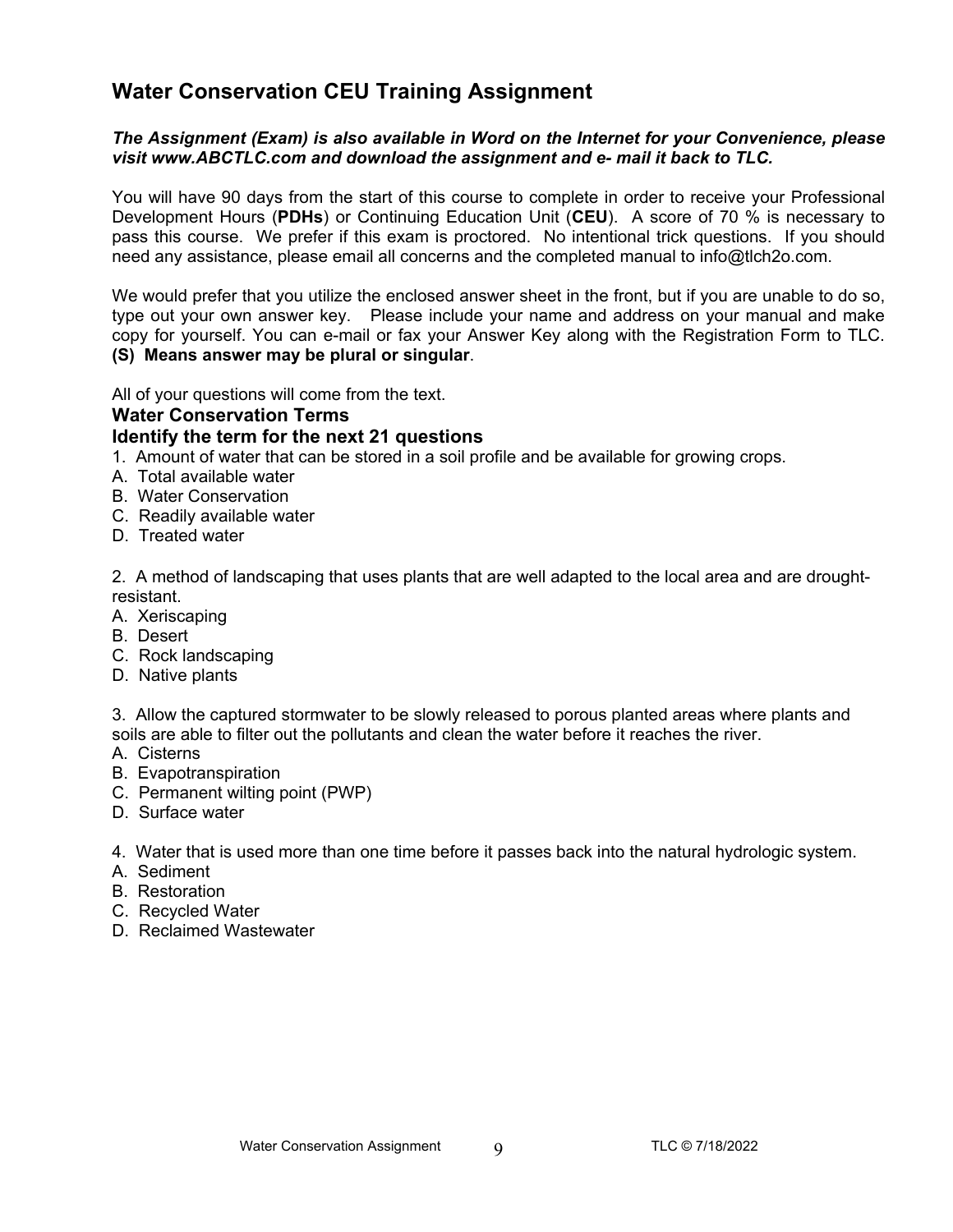- 5. An area of land that drains all the streams and rainfall to a common outlet.
- A. Pump down
- B. Water collection
- C. Water table
- D. Watershed

6. Process used by irrigation system managers to determine the correct frequency and duration of watering.

- A. Timing
- B. Field capacity (FC)
- C. Scheduling
- D. Irrigation Scheduling

7. Ecology is the scientific study of repairing disturbed ecosystems through human intervention.

- A. Treatment
- B. Restoration
- C. Recycled Water
- D. Reclaimed Wastewater

8. Other pollutants such as nutrients, metals and bacteria attach to sediment and are deposited at the bottom where they can harm plants and animals.

- A. Sediment
- B. Bottom
- C. Recycled Water
- D. Reclaimed Wastewater
- 9. Minimal amount of water in the soil that the plant requires not to wilt.
- A. Humidity
- B. Evapotranspiration
- C. Permanent wilting point (PWP)
- D. Dew

10. Amount of soil moisture or water content held in the soil after excess water has drained away and the rate of downward movement has decreased.

- A. Hydrogeology and water flow
- B. Field capacity (FC)
- C. Groundwater flow
- D. Drawdown
- 11. Filtered stormwater makes streams and rivers healthy for plants and animals.
- A. Water filtration
- B. Processed inflow
- C. Wastewater
- D. Bioretention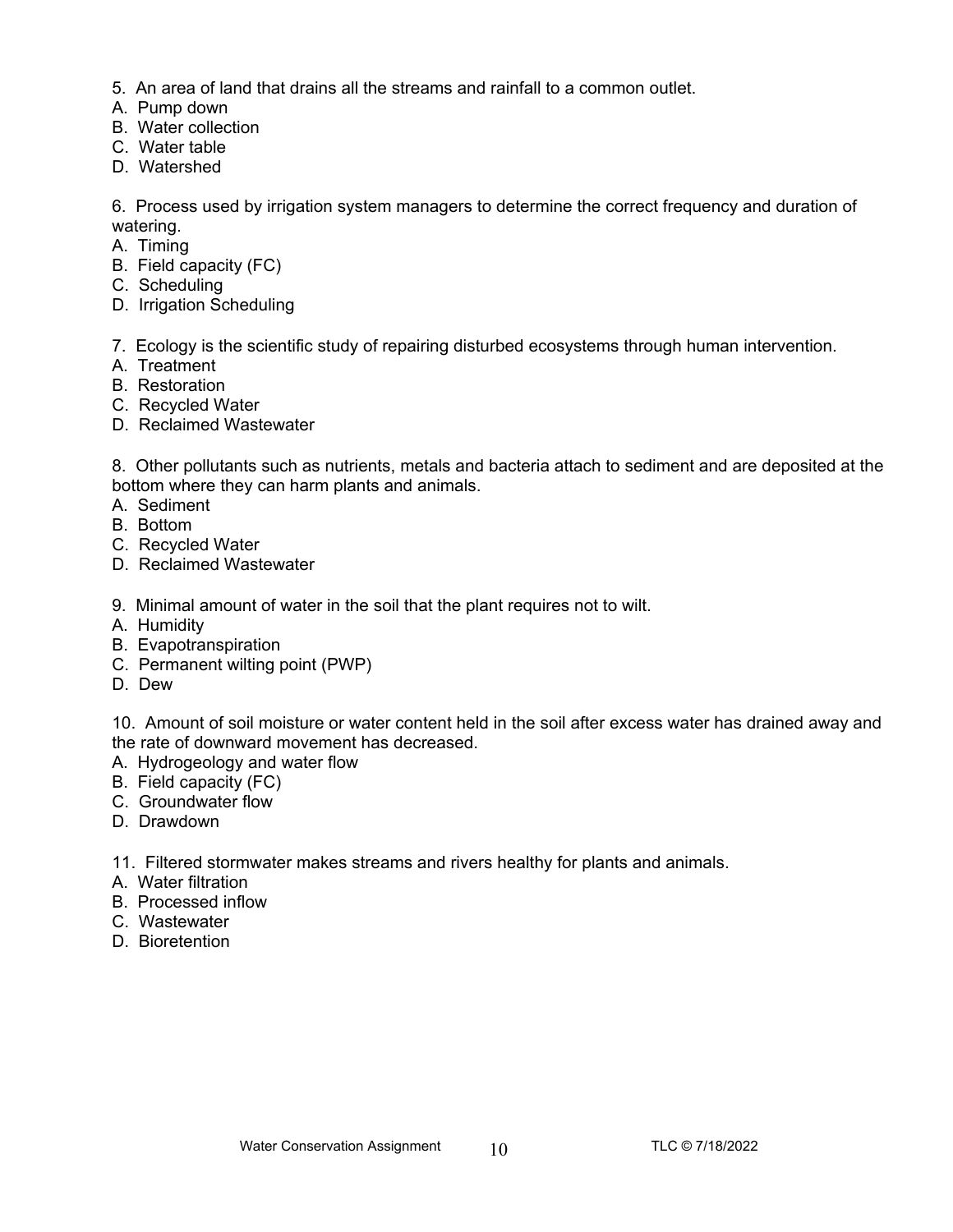12. Water runoff that is detained and/or filtered by green infrastructure to remove pollutants including sediment and bacteria.

- A. Total available water
- B. Water
- C. Readily available drinking water
- D. Treated Stormwater

13. Refers to the preservation, control and development of water resources, both surface and groundwater, and prevention of pollution.

- A. Total available water
- B. Water Conservation
- C. Readily available water
- D. Treated Stormwater

14. Water that a plant can easily extract from the soil.

- A. Total available water
- B. Water Conservation
- C. Readily available water
- D. Treated Stormwater

15. Water that exists underground in saturated zones beneath the land surface.

- A. Water flow
- B. Field capacity (FC)
- C. Groundwater
- D. Surface

16. Water on the surface of continents including lakes, streams, wetlands, aquifers and springs.

- A. Cisterns
- B. Groundwater
- C. Hard water
- D. Surface water

17. Process by which water is transferred from the land to the atmosphere by evaporation from the soil and other surfaces and by transpiration from plants.

- A. Transpiration
- B. Evapotranspiration
- C. Wilting point
- D. Evaporation

18. As crop yield per some measurement of water consumption.

- A. Dailey draw
- B. Water productivity
- C. Water table
- D. Watershed
- 19. The upper surface of the saturated zone.
- A. Draw down
- B. Water funnel
- C. Water table
- D. Watershed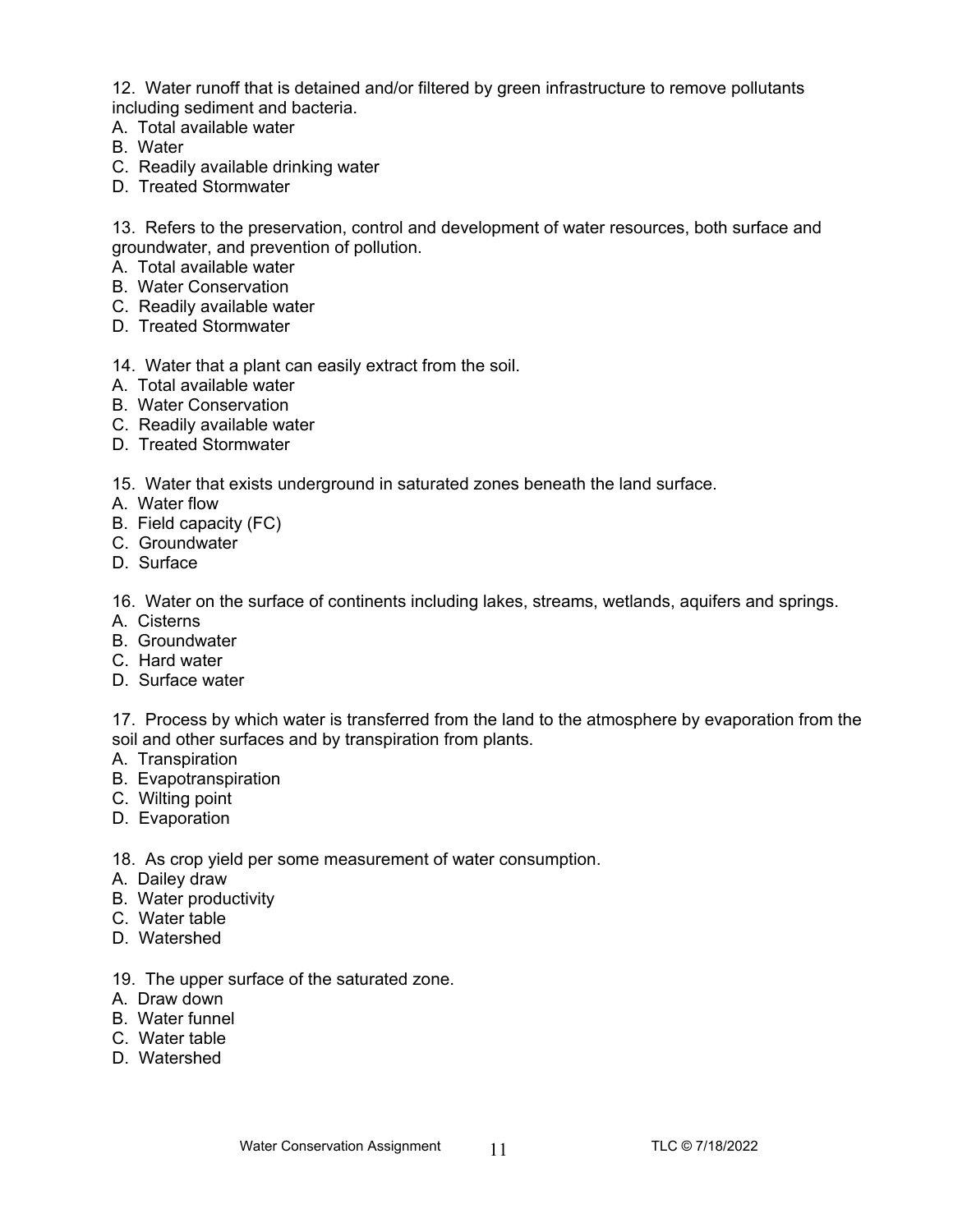20. Science concerned with the properties of the earth's water, and especially its movement in relation to land.

- A. Hydrogeology and water flow
- B. Field capacity (FC)
- C. Groundwater flow
- D. Bioretention flow

21. Wastewater-treatment plant effluent that has been diverted for beneficial uses such as irrigation, industry, or thermoelectric cooling instead of being released to a natural waterway or aquifer.

- A. Sediment
- B. Restoration Wastewater
- C. Recycled Wastewater
- D. Reclaimed Wastewater

#### **Introduction**

#### **What is Water Conservation?**

22. Which of the following is the practice of using water efficiently to reduce unnecessary water usage?

- A. Natural resource
- B. Water conservation
- C. Preventing
- D. Water demand

23. Water conservation is important because example and is a limited resource, as well as a costly one.

- A. Natural resource
- B. Water conservation
- C. Fresh clean water
- D. Water demand

24. America's population has **Exercise 24.** Over the last half century, and our demand for water has tripled.

- A. Reduced
- B. Tripled
- C. Doubled
- D. Water demand

#### **Conservation of Water**

25. Conservation of Water refers to preserving, controlling and developing water resources, both surface water and groundwater, and

- A. Natural resource
- B. Water conservation
- C. Preventing water pollution
- D. Water demand

#### **What are the Water-Related Problems?**

26. The main problems with water are water shortage, shortages of clean water,  $and$   $\qquad \qquad \qquad \qquad$ 

- A. Natural resources
- B. Waterborne diseases
- C. Fresh clean water
- D. Water demand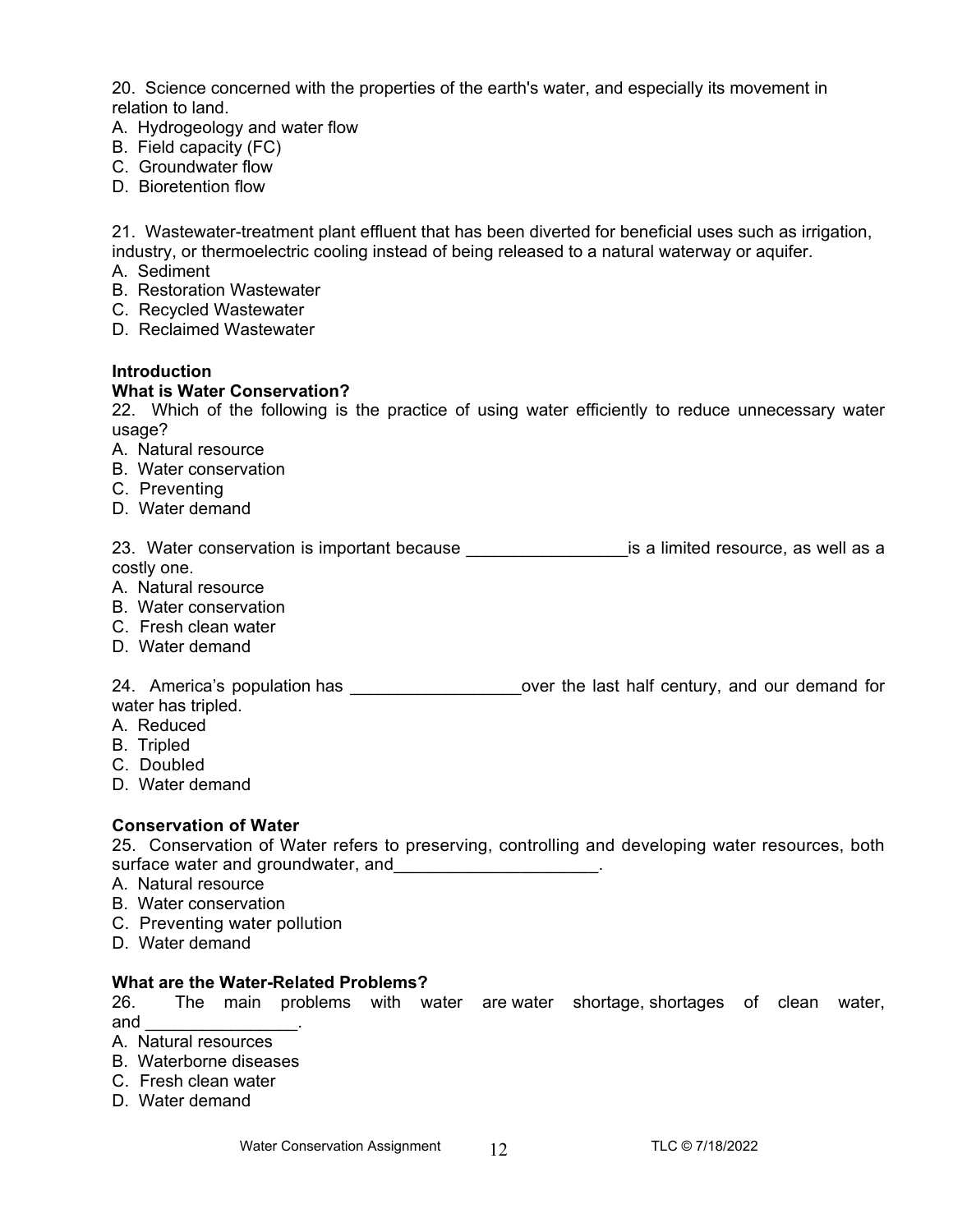27. A lack of access to safe water caused 80% of all deaths worldwide. More than million people die each year from water-related diseases such as hepatitis A, dysentery, and severe diarrhea.

A. 2.4

- B. 5
- C. 10
- D. 100

28. Approximately 900 million to 1.1 billion people worldwide lack clean drinking water, and \_\_\_\_\_\_\_\_\_\_\_\_\_\_\_\_\_ billion lack basic sanitation.

- $\overline{A}$  24
- B. 5

C. 10

D. 100

29. Which of the following is increasing at a rate faster than population growth?

- A. Reducing demand
- B. Death rate
- C. Preventing diseases
- D. Water demand

30. Over the past \_\_\_\_\_\_\_\_\_\_\_\_ years, while the world's population has tripled, water demand has increased six-fold.

- A. 100
- B. 50
- C. 10
- D. 70

31. The United Nations estimates that in 2025, that \_\_\_\_\_\_\_\_\_\_\_\_\_\_\_\_\_\_\_\_\_ billion of the world's 8 billion people will live in areas where water is scarce. Many of these people will have difficulty accessing enough water to meet their basic needs.

- A. 2.5
- B. 3
- C. 5
- D. 7

#### **Key Facts about our water:**

32. The average adult human body comprises 50-65 percent of water. They are averaging around 57-60 percent. With infants, they have a higher percentage. Often around 75-78% water, dropping to % by one year.

- A. 2.5
- B. 30
- C. 50
- D. 65

33. Which percent of all water on Earth is saltwater- that is not suitable for drinking?

- A. 2.5
- B. 97
- C. 50
- D. 65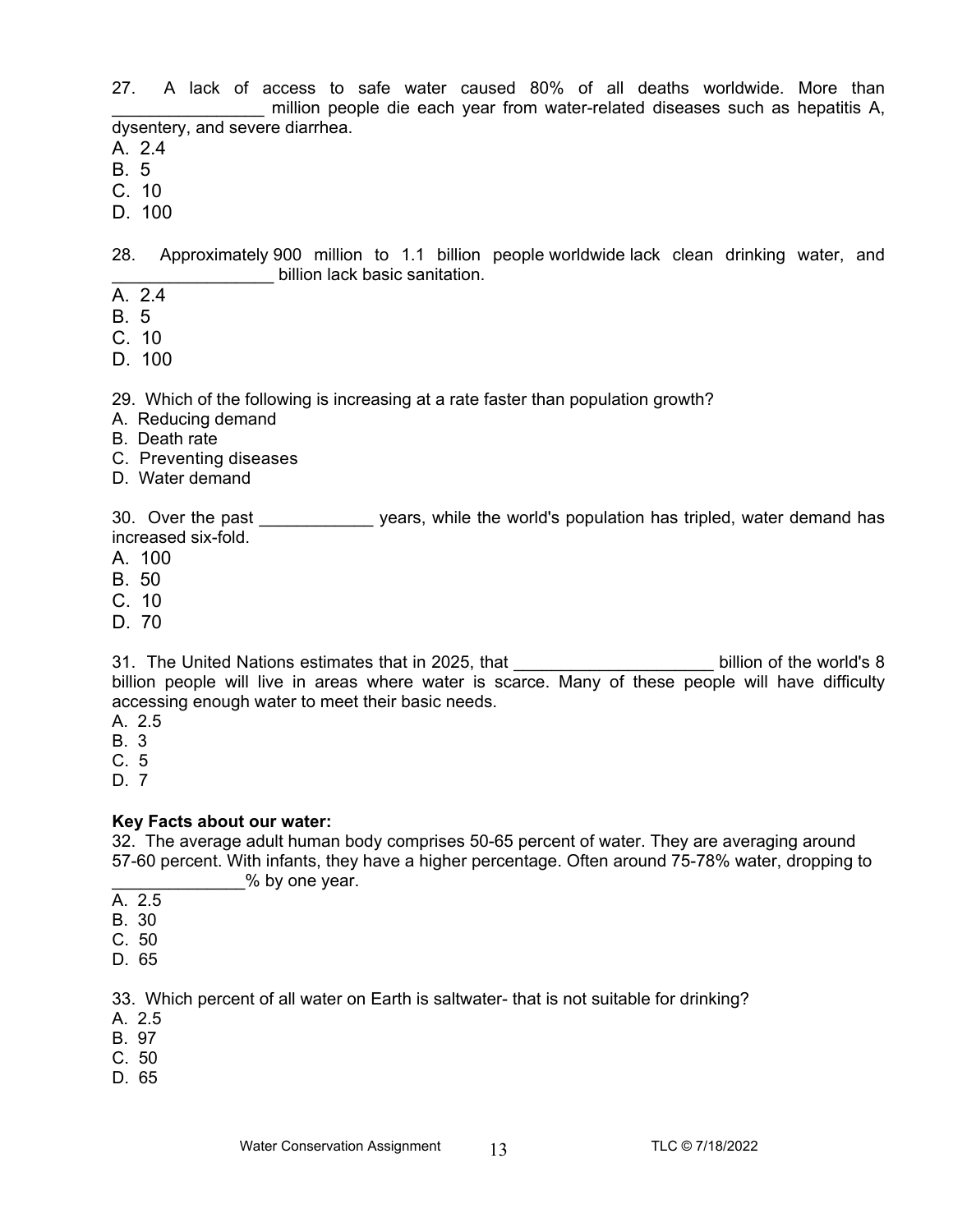34. Which percent of water on Earth is freshwater?

- A. 2.5
- B. 3
- C. 5
- D. 65

35. Only **percent of water is available is suitable for drinking.** 

- A. 0.5
- B. 3
- C. 5
- D. 65

36. The other **the contract and the set of the state of freshwater is found in glaciers, ice caps, the** atmosphere, soil, or under the Earth's surface or is too polluted for consumption. A. 2.5

- B. 3
- C. 5
- D. 65
- 

#### **USEPA Water Conservation - Introduction**

37. The U.S. population has doubled over the past 50 years, while our thirst for water has tripled. With at least states anticipating water shortages by 2024, the need to conserve water is critical.

- A. 30
- B. 40
- C. 25
- D. 15

38. EPA occupies two main types of facilities: offices and laboratories. Plumbing, heating/cooling and irrigation needs comprise a \_\_\_\_\_\_\_\_\_\_\_\_\_ percentage of typical office water use.

- A. Large
- B. Medium
- C. Small
- D. Mediocre

39. The Agency has minimized those uses by installing high-efficiency plumbing fixtures and eliminating \_\_\_\_\_\_\_\_\_\_\_\_\_\_\_\_.

- A. Irrigation
- B. Personnel
- C. Hose fixtures
- D. Toilets replaced with non-water

40. Laboratories use water for laboratory processes, water purification and **with the set of the set of the set o** 

- A. Gas chromatograph
- B. Steam sterilization
- C. Coffee
- D. Aquariums for water bears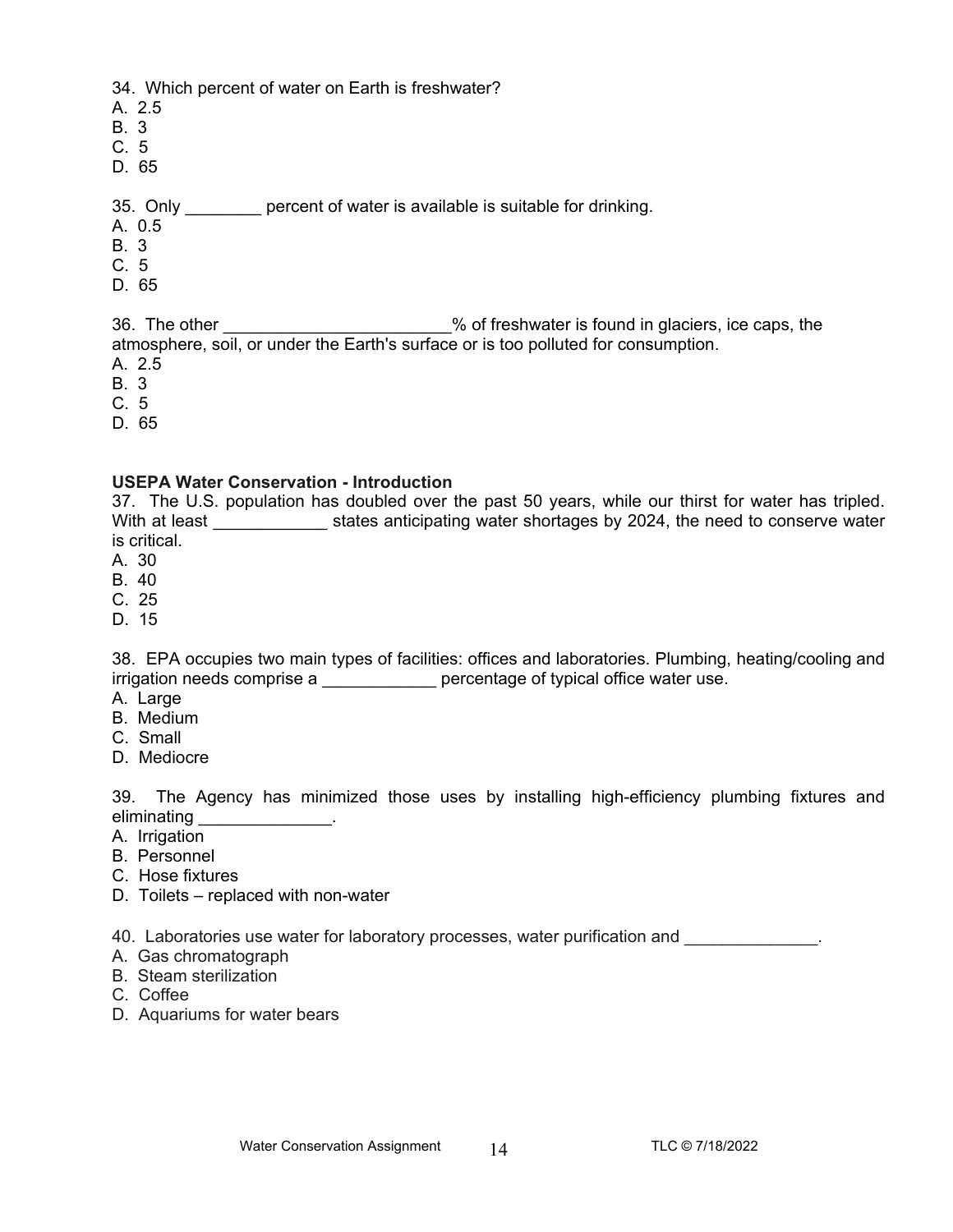41. Laboratories also have significant heat loads, so a significant amount of water is used as

- A. Cooling tower make-up
- B. Boilers

C. A/C

D. Gas chromatograph

 $\mathcal{L}_\text{max}$  and  $\mathcal{L}_\text{max}$  and  $\mathcal{L}_\text{max}$ 

#### **Drought - Introduction**

#### **Defining Drought**

42. Drought is generally defined as "a deficiency of precipitation over an extended period of time (usually a season or more), resulting in a \_\_\_\_\_\_\_\_\_\_\_\_\_\_\_\_\_\_\_."

- A. State of depression or recession
- B. Disciplinary approaches
- C. Reduction in precipitation
- D. Water shortage

43. As the different definitions, though, \_\_\_\_\_\_\_\_\_\_\_\_\_\_\_\_\_\_\_\_\_\_can be difficult to define—so difficult. in fact, that in the early 1980s researchers found more than 150 published definitions of drought, reflecting differences in regions, needs, and approaches.

- A. Climate change
- B. Drought
- C. Regions, needs, and approaches
- D. Water shortage

44. Research in the early 1980s uncovered more than 150 published definitions of drought. The definitions reflect differences in \_\_\_\_\_\_\_\_\_\_\_\_\_\_\_\_\_\_.

- A. State of depression or recession
- B. Regions, needs, and disciplinary approaches
- C. Reductions in precipitation
- D. Water shortages

45. Wilhite and Glantz categorized the definitions in terms of four basic approaches to measuring drought: meteorological, hydrological, agricultural, and socioeconomic. The first three approaches deal with ways to measure drought as a physical phenomenon. The last deals with drought in terms of supply and demand, tracking the effects of water shortfall as it ripples through

- A. Climate change
- B. Droughts
- C. Regions, needs, and approaches
- D. Socioeconomic systems

 $\mathcal{L}_\text{max}$  , where  $\mathcal{L}_\text{max}$  and  $\mathcal{L}_\text{max}$ 

#### **Another Definition**

46. A drought is a \_\_\_\_\_\_\_\_\_\_\_\_\_\_\_\_\_\_\_ over an extended period. This creates a water shortage that damages crops, livestock, and the environment.

- A. State of depression or recession
- B. Disciplinary approaches
- C. Reduction in precipitation
- D. Water shortage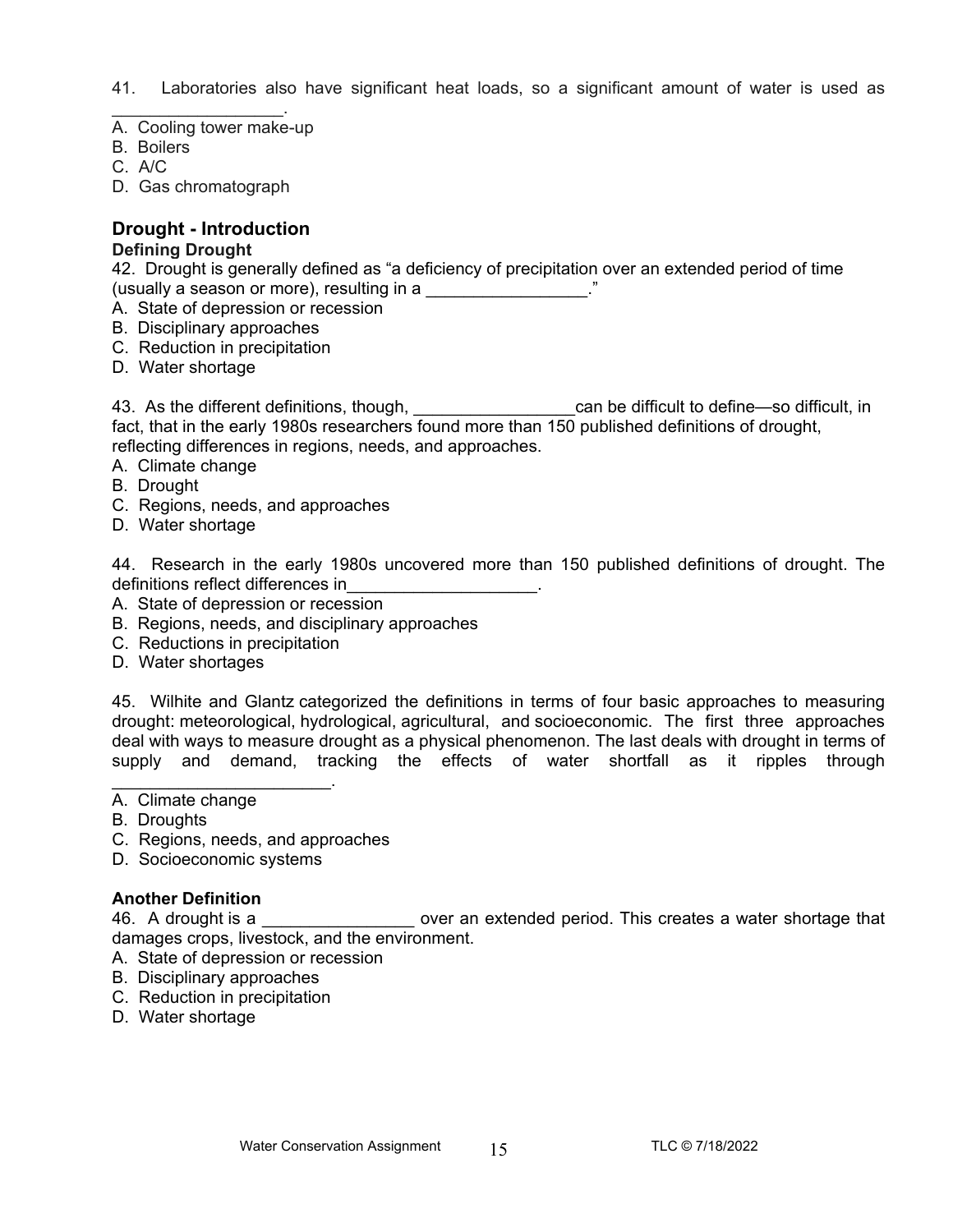47. Which of the following adversely impact the agricultural industry, those that depend on the commodities from the industry suffer as well? Food becomes scarcer, and demand exceeds supply. Prices go up, and the commodities markets waiver.

A. Climate normalization

- B. Droughts
- C. Regions, needs, and approaches
- D. Socioeconomic systems
- 48. If the economy is already in a \_\_\_\_\_\_\_\_\_\_\_\_\_\_\_\_\_\_\_\_, a drought can increase that state.
- A. State of depression or recession
- B. Disciplinary approaches
- C. Precipitation
- D. Water supply

49. Which of the following can also amplify the effects of a drought?

- A. Climate change
- B. State of depression or recession
- C. Regions, needs, and approaches
- D. Socioeconomic systems

50. Which of the following can further cause damage by increasing the risk of large-scale wildfires, and it can cause populations to begin tapping into their emergency reserves of water—the aquifers that collect water underground?

- A. Climate unchanged
- B. Drought
- C. Regions, needs, and approaches
- D. Socioeconomic systems

51. It helps to understand how droughts can deepen the effects of a same sum and how they have played a part in environmental and human circumstances in the recent past—so that one day, humans can move past destroying fragile ecosystems and still survive in comfort on the planet.

- A. State of depression or recession
- B. Changing climate
- C. Reduction in precipitation
- D. Water shortage

#### **Other Drought Definitions**

52. Meteorological drought is defined usually on the basis of the degree of dryness (in comparison to some "normal" or average amount) and

- A. Rapid depletion of soil moisture
- B. Deficiencies in subsoil moisture
- C. The duration of the dry period
- D. Deficiency of precipitation

53. Definitions of **Exercise 20** must be considered as region specific since the atmospheric conditions that result in deficiencies of precipitation are highly variable from region to region.

- A. Weather-related shortfall in water supply
- B. Meteorological drought
- C. Hydrological droughts
- D. Agricultural drought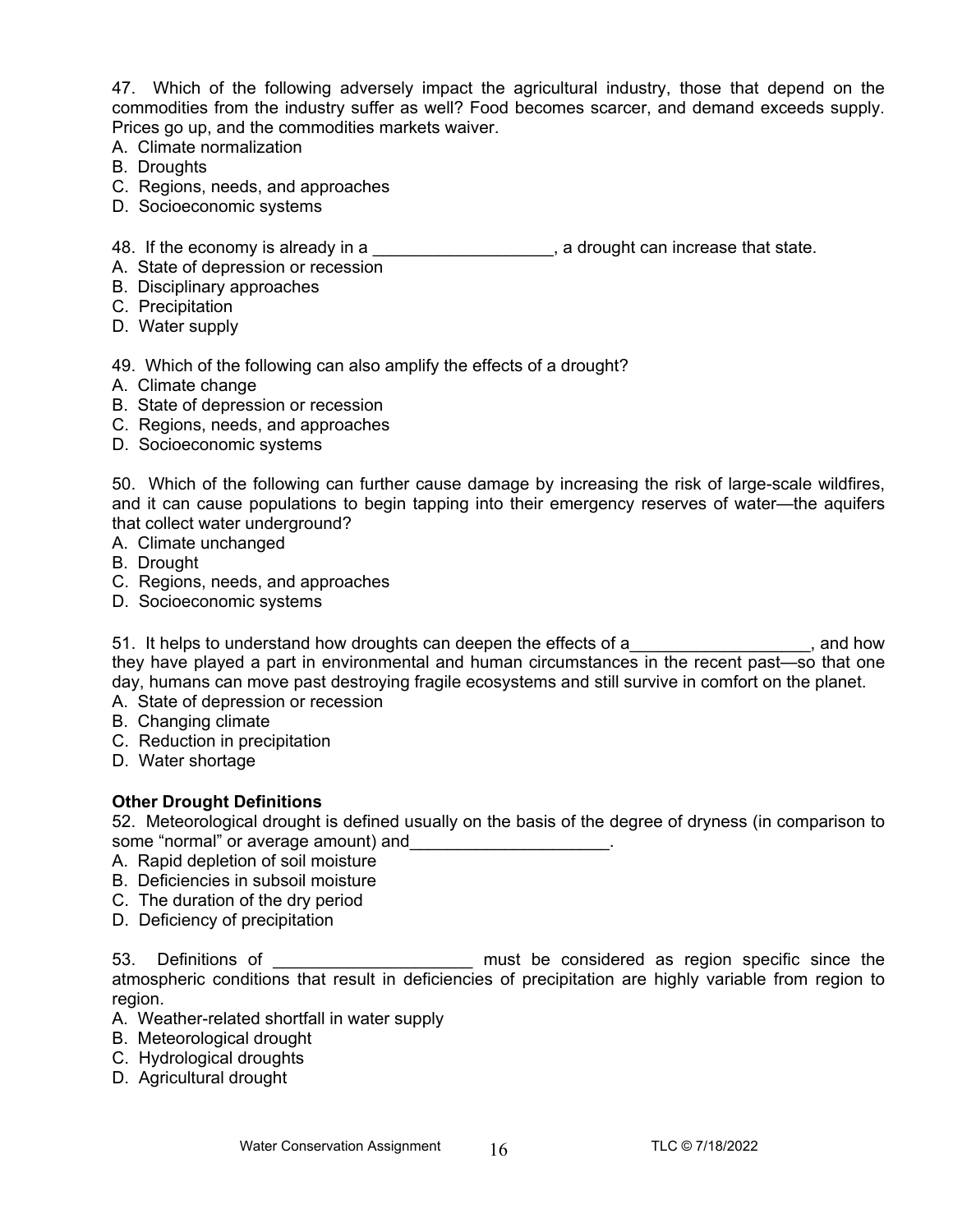54. Some definitions of \_\_\_\_\_\_\_\_\_\_\_\_\_\_\_\_\_\_\_\_ identify periods of drought on the basis of the number of days with precipitation less than some specified threshold. This measure is only appropriate for regions characterized by a year-round precipitation regime such as a tropical rainforest, humid subtropical climate, or humid mid-latitude climate.

- A. Weather-related shortfall in water supply
- B. Meteorological drought
- C. Hydrological droughts
- D. Agricultural drought

55. Which of the following links various characteristics of meteorological (or hydrological) drought to agricultural impacts, focusing on precipitation shortages, differences between actual and potential evapotranspiration, soil water deficits, reduced groundwater or reservoir levels, and so forth?

- A. Weather-related shortfall in water supply
- B. Meteorological, hydrological, and agricultural drought
- C. Hydrological droughts
- D. Agricultural drought

56. Which of the following depends on prevailing weather conditions, biological characteristics of the specific plant, its stage of growth, and the physical and biological properties of the soil?

- A. Rapid depletion of soil moisture
- B. Deficiencies in subsoil moisture
- C. Plant water demand
- D. Deficiency of precipitation

57. A good definition of \_\_\_\_\_\_\_\_\_\_\_\_\_\_\_\_\_\_\_\_ should be able to account for the variable susceptibility of crops during different stages of crop development, from emergence to maturity.

- A. Weather-related shortfall in water supply
- B. Meteorological, hydrological, and agricultural drought
- C. Hydrological drought
- D. Agricultural drought

58. Which of the following at planting may hinder germination, leading to low plant populations per hectare and a reduction of final yield?

- A. Deficient topsoil moisture
- B. Deficiencies in subsoil moisture
- C. Natural variability of climate
- D. Deficiency of precipitation

59. If topsoil moisture is sufficient for early growth requirements, deficiencies in subsoil moisture at this early stage may not affect final yield if **the contact of the growing season** progresses or if rainfall meets plant water needs.

- A. Rapid depletion of soil moisture
- B. Deficiencies in subsoil moisture
- C. Natural variability of climate
- D. Subsoil moisture is replenished

60. Which of the following is associated with the effects of periods of precipitation (including snowfall) shortfalls on surface or subsurface water supply (i.e., streamflow, reservoir and lake levels, groundwater)?

- A. Weather-related shortfall in water supply
- B. Meteorological, hydrological, and agricultural drought
- C. Hydrological drought
- D. Agricultural drought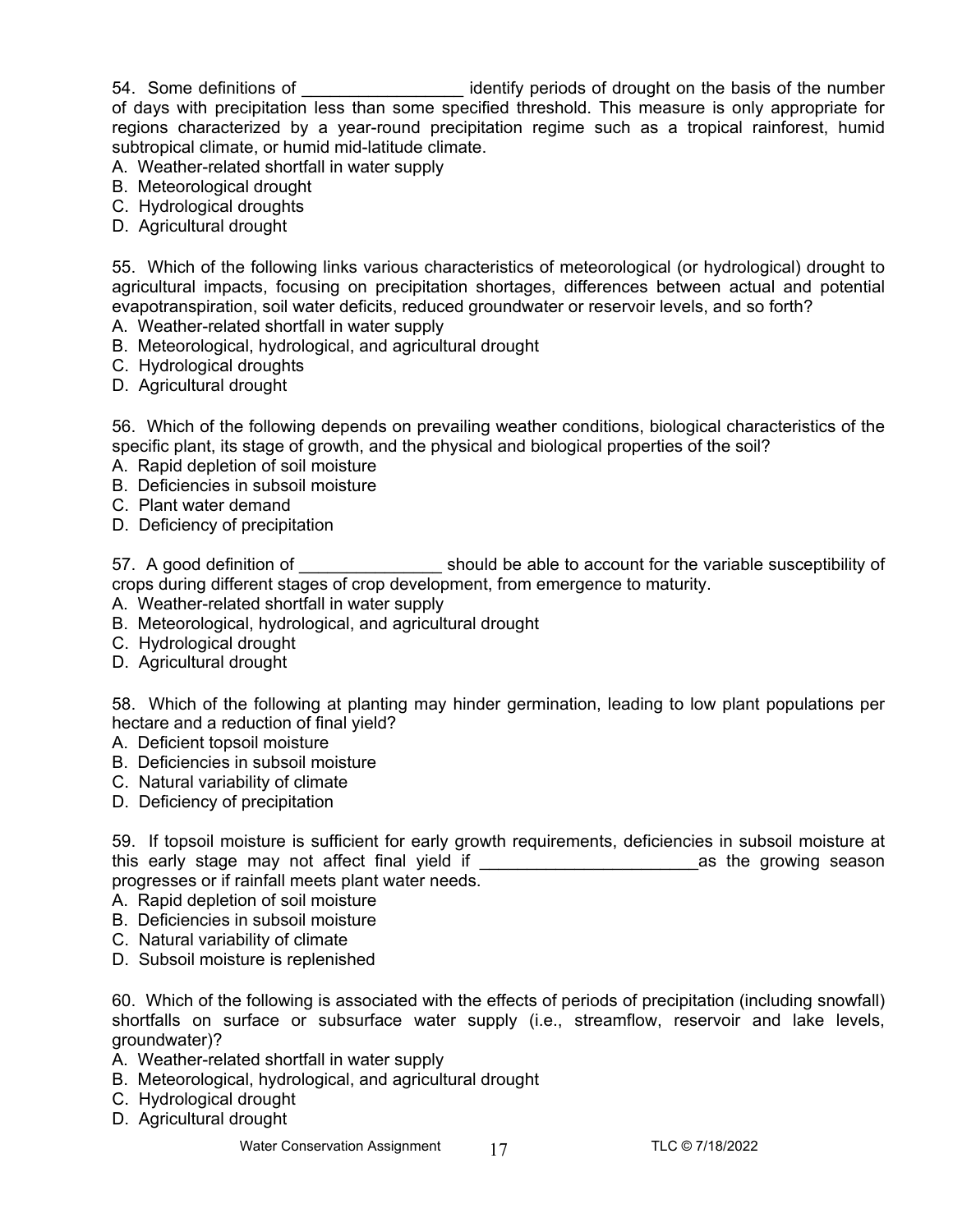61. The frequency and severity of **Example 20** is often defined on a watershed or river basin scale.

- A. Weather-related shortfall in water supply
- B. Meteorological, hydrological, and agricultural drought
- C. Hydrological drought
- D. Agricultural drought

62. Although all droughts originate with a \_\_\_\_\_\_\_\_\_\_\_\_\_\_\_\_\_\_\_, hydrologists are more concerned with how this deficiency plays out through the hydrologic system.

- A. Rapid depletion of soil moisture
- B. Deficiencies in subsoil moisture
- C. Natural variability of climate
- D. Deficiency of precipitation

63. Which of the following are usually out of phase with or lag the occurrence of meteorological and agricultural droughts? It takes longer for precipitation deficiencies to show up in components of the hydrological system such as soil moisture, streamflow, and groundwater and reservoir levels. As a result, these impacts are out of phase with impacts in other economic sectors.

- A. Weather-related shortfall in water supply
- B. Meteorological, hydrological, and agricultural drought
- C. Hydrological droughts
- D. Agricultural drought

64. Which of the following may result in a rapid depletion of soil moisture that is almost immediately discernible to agriculturalists, but the impact of this deficiency on reservoir levels may not affect hydroelectric power production or recreational uses for many months?

- A. Rapid depletion of soil moisture
- B. Deficiencies in subsoil moisture
- C. Natural variability of climate
- D. Deficiency of precipitation

65. Socioeconomic definitions of drought associate the supply and demand of some economic good with elements of \_\_\_\_\_\_\_\_\_\_\_\_\_\_\_\_\_\_\_\_\_\_\_\_\_\_\_\_\_\_\_\_\_. It differs from the aforementioned types of drought because its occurrence depends on the time and space processes of supply and demand to identify or classify droughts.

- A. Weather-related shortfall in water supply
- B. Meteorological, hydrological, and agricultural droughts
- C. Hydrological droughts
- D. Agricultural drought

66. The supply of many economic goods, such as water, forage, food grains, fish, and hydroelectric power, depends on weather. Because of the natural variability of climate, water supply is ample in some years but unable to meet **the end-on-meet** and meeds in other years.

- A. Human and environmental
- B. Subsoil moisture
- C. Natural variability of climate
- D. Precipitation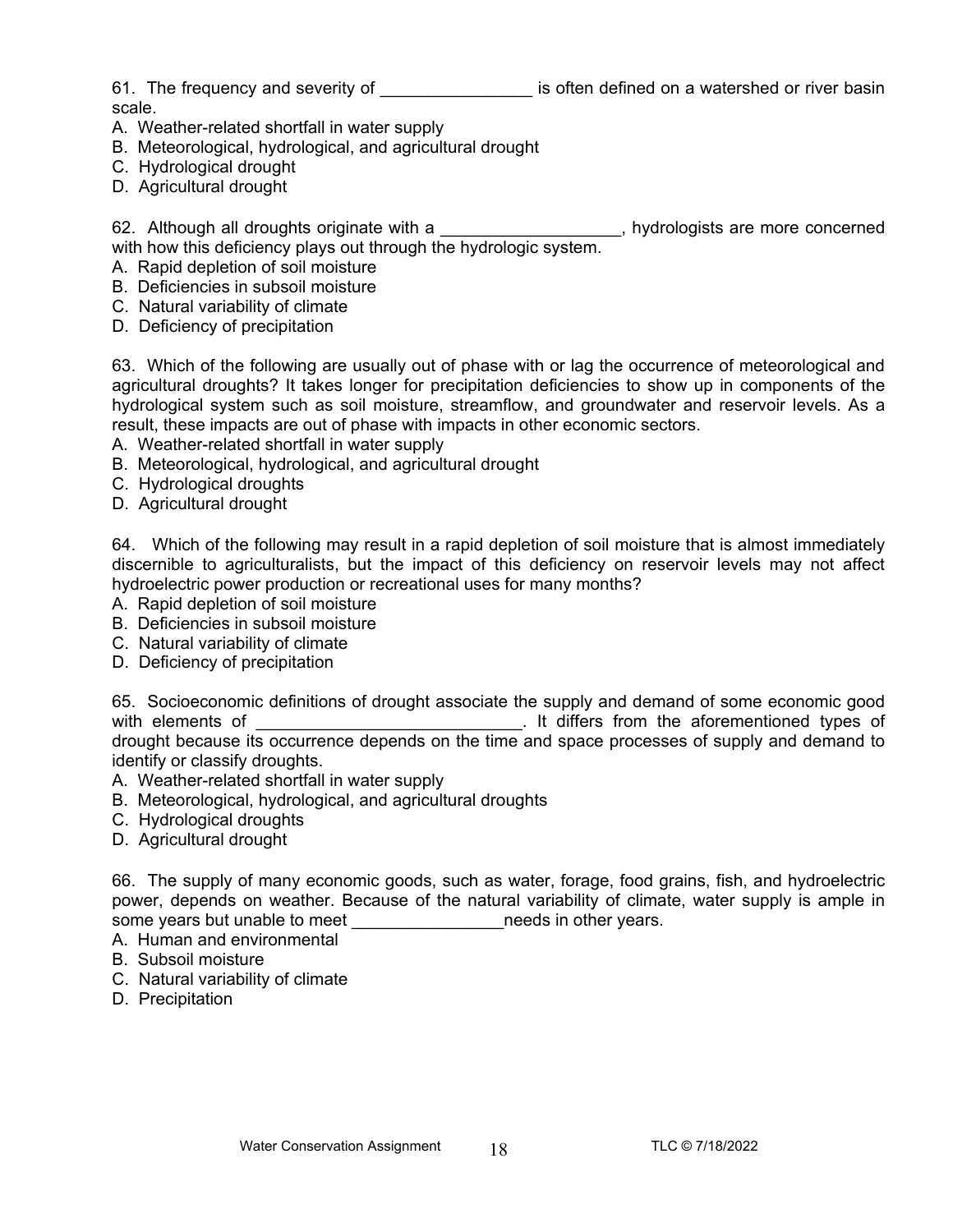67. Which of the following occurs when the demand for an economic good exceeds supply as a result of a weather-related shortfall in water supply?

- A. Weather-related shortfall in water supply
- B. Socioeconomic drought
- C. Hydrological droughts
- D. Agricultural drought

#### **Ecological drought**

68. A more recent effort focuses on ecological drought, defined as "a prolonged and widespread deficit in\_\_\_\_\_\_\_\_\_\_\_\_\_\_\_\_— including changes in natural and managed hydrology — that create multiple stresses across ecosystems."

- A. Rapid depletion of soil moisture
- B. Naturally available water supplies
- C. Natural variability of climate
- D. Deficiency of precipitation

#### **Lake Mead**

69. June 24, 2022 (UPI) -- Water levels at Lake Mead dropped to historic lows this week with persistent drought exacerbated by climate change and increased water demands driving the reservoir closer to becoming a "\_\_\_\_\_\_\_\_\_\_\_\_\_\_\_\_\_\_\_\_."

- A. Inactive pool
- B. Active water
- C. Dead pool
- D. Static water

70. The nation's largest reservoir on 6/24/2022 measured at \_\_\_\_\_\_\_\_\_\_\_\_\_\_\_\_\_ feet, its lowest level since the lake was filled in the 1930s.

- A. 895
- B. 950
- C. 1,050
- D. 1,043.8

71. The minimum elevation to generate power at Hoover Dam is **Feet**, according to the National Park Service. Below this level, the reservoir would be considered an "inactive pool."

- A. 895
- B. 950 C. 1,050
- D. 1,043.8

72. The new threshold where the dam would no longer be able to produce power is at feet.

- A. 895
- B. 950
- C. 1,050
- D. 1,043.8

73. Should the water levels fall below \_\_\_\_\_\_\_\_\_\_\_\_\_\_\_\_\_ feet, the reservoir will become a dead pool, meaning water levels will be too low to reach the lowest water outlet at Hoover Dam and flow downstream.

- A. 895
- B. 950
- C. 1,050
- D. 1,043.8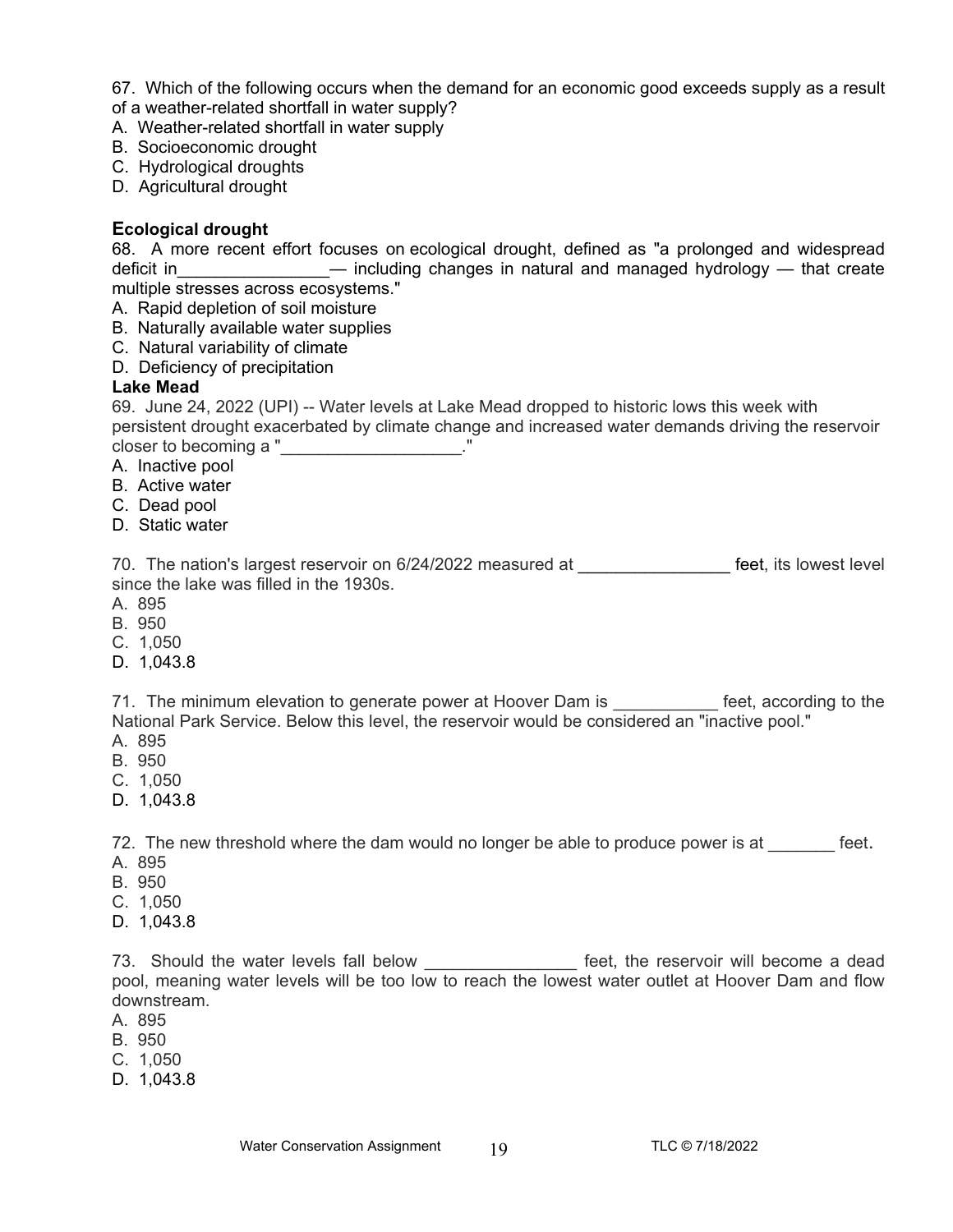74. While it may take years to reach this status, the reservoir provides water to millions of people across Nevada, Arizona, California and parts of Mexico, many of whom have already seen a cut in supply due to efforts to reserve water. "This is The Supply due to efforts to reserve water. "This is The Supply due to efforts to reserve water. "This is professor at the University of Arizona, told NBC News. Glennon specializes in water law and policy.

- A. Deadly serious stuff
- B. Normal procedure
- C. Situation normal
- D. Not a big deal

#### **Water Efficiency Measures for Agricultural Districts**

- 75. Provide adequate \_\_\_\_\_\_\_\_\_\_\_\_\_\_\_\_\_\_\_\_\_and accounting.
- A. Tax incentives
- B. Water measurement
- C. Education
- D. Water efficiency

76. Adopt water pricing structure that encourages **with all entities and the entity** 

- A. Tax incentives
- B. Accounting
- C. Education
- D. Efficiency

77. Provide **The Contract Services for water users.** 

- A. Tax incentives
- B. Accounting
- C. Information and education
- D. Water efficiency
- 78. Designate a \_\_\_\_\_\_\_\_\_\_\_\_\_\_\_\_\_\_\_\_\_ coordinator.
- A. Tax incentives
- B. Accounting
- C. Education
- D. Water efficiency

79. Incentives for on-farm water efficiency measures include in-kind services, educational programs, demonstration projects, and \_\_\_\_\_\_\_\_\_\_\_\_\_\_\_\_\_\_, including tax incentives, low-interest loans, equipment purchase subsidies, and water charge discounts or rebates.

- A. Financial incentives
- B. Accounting
- C. Education
- D. Water efficiency

## **Water Efficiency Measures for Municipalities**

**System Improvements - Keep a tight system, look at alternative sources:**

80. Implement a water-loss management program (e.g. repair leaks). The water industry goal for unaccounted-for-water is  $\%$ .

- A. 25
- B. 10
- C. 15
- D. 7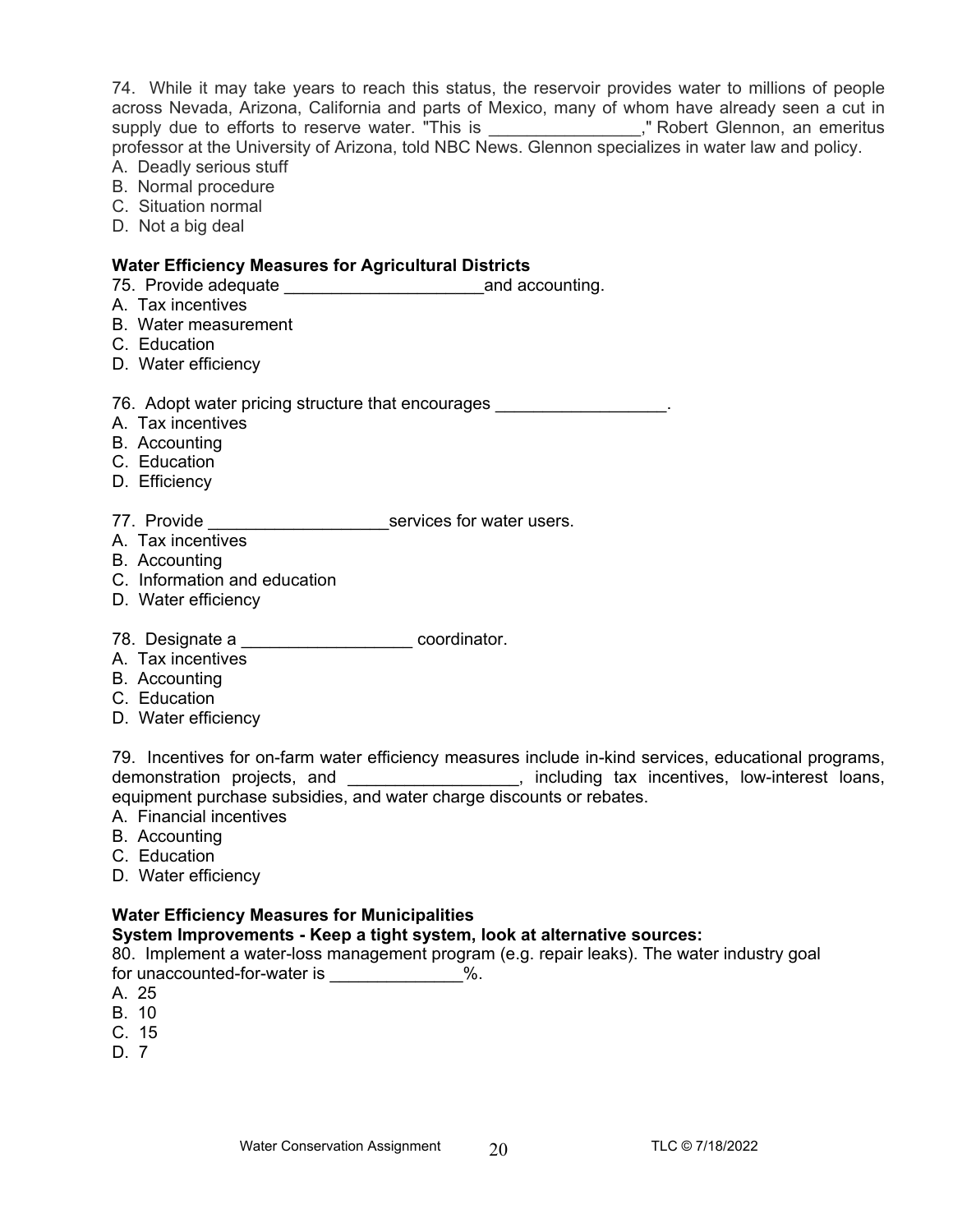- 81. Water utilities should strive for \_\_\_\_\_\_\_\_\_\_\_\_\_\_\_\_\_\_\_\_\_\_\_\_.
- A. Security
- B. Non-potable uses
- C. Tamper-proof systems
- D. Universal metering

82. Consider a reclaimed wastewater distribution system for example as uses.

- A. Potable
- B. Non-potable
- C. Tamper-proof
- D. Universal metering
- 83. Ensure that fire hydrants are **EXALL**
- A. Potable
- B. Non-potable
- C. Tamper-proof
- D. Universal metered

#### **Equipment Changes - Set a good example by using water efficient equipment:**

- 84. Install ultra-low flow toilets and urinals in municipal buildings, or install on existing toilets.
- A. Sand bags
- B. Dams
- C. Controls
- D. Locks
- 85. Retrofit water-saving devices in example and set of the set of the set of the set of the set of the set of the set of the set of the set of the set of the set of the set of the set of the set of the set of the set of t
- A. Flushometer valves
- B. Dams
- C. Water-saving models
- D. Faucet aerators

86. Install **EXECUTE:** and low-flow shower heads in municipal buildings.

- A. Once-through
- B. Dams
- C. Water-saving models
- D. Faucet aerators

87. As municipal appliances or equipment wear out, replace them with water-saving models.

- A. Evaporative
- B. Electrical type
- C. Water-saving models
- D. Faucet aerators

88. Eliminate \_\_\_\_\_\_\_\_\_\_\_\_\_\_\_\_\_\_\_\_\_ cooling of equipment with municipal water by recycling water flow to cooling tower or replacing with air-cooled equipment.

- A. Once-through
- B. Electrical type
- C. All
- D. Evaporative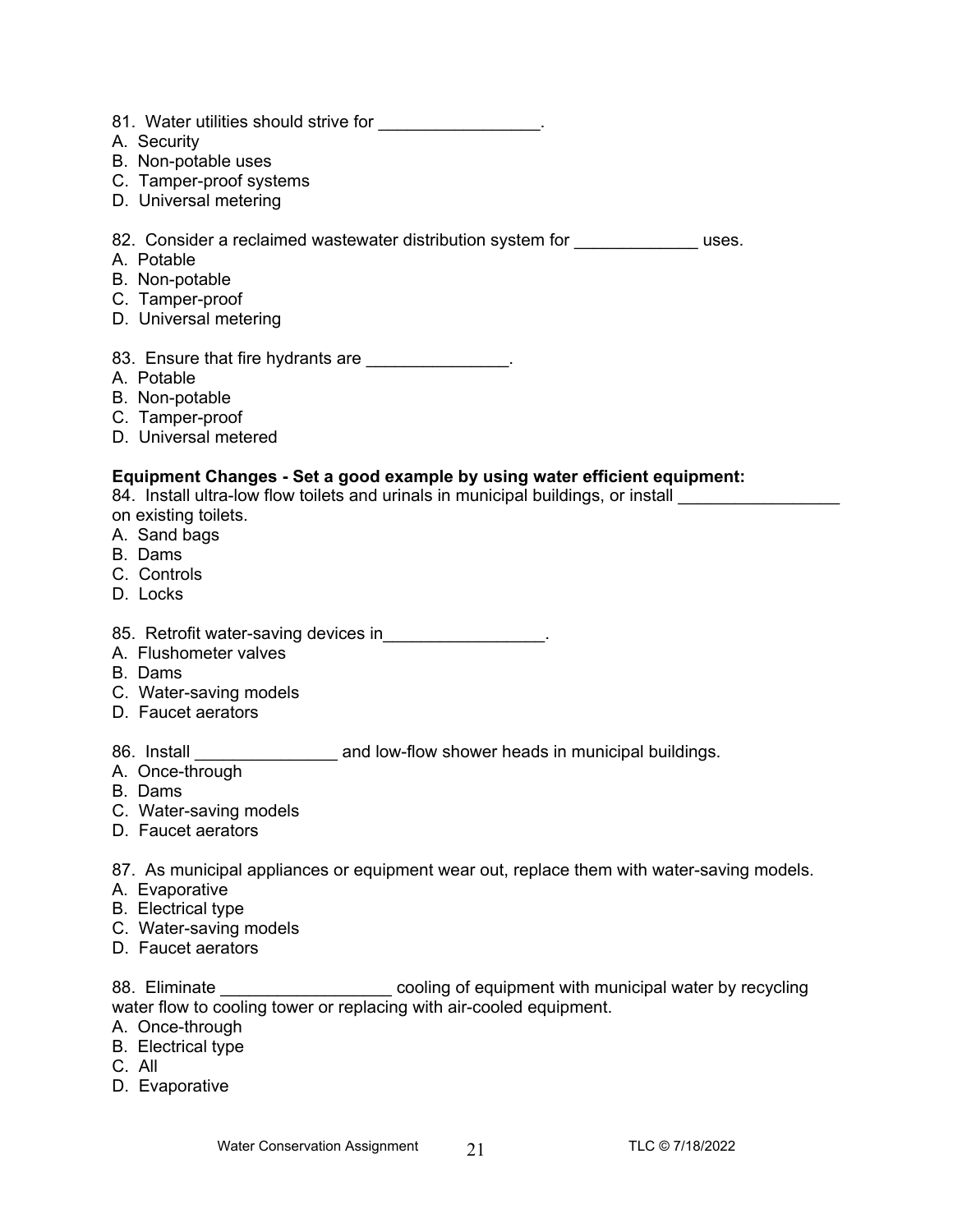89. Consider installing new water-saving pool entitled as a set of the same of the same of the set of the set o

- A. Filters
- B. Dams
- C. Water-saving models
- D. Aerators

#### **Policies and Programs to Encourage Efficient Water Use:**

90. Ensure the utility rate structure encourages encourages, or at least does not encourage water waste.

- A. Incentive programs (rebates/tax credit
- B. Water-efficient landscape practices
- C. Water efficiency
- D. Efficient irrigation

91. Offer \_\_\_\_\_\_\_\_\_\_\_\_\_\_\_\_\_ to homeowners and businesses to encourage replacement of plumbing fixtures and appliances with water-efficient models.

- A. Incentive programs (rebates/tax credit
- B. Water-efficient landscape practices
- C. Utility rate structure
- D. Efficient irrigation

92. Promote \_\_\_\_\_\_\_\_\_\_\_\_\_\_\_\_\_\_\_\_\_\_\_\_\_ to homeowners and businesses, especially those with large, irrigated properties. Practices include use of native plants, landscape innovation to reduce water use, and more efficient irrigation.

- A. Incentive programs
- B. Water-efficient landscape practices
- C. Utility rate structure
- D. Efficient irrigation

#### **Water Efficiency Measures for Commercial Businesses**

#### **Kitchens and Laundries:**

- 93. Scrape, rather than \_\_\_\_\_\_\_\_\_\_, dishes before washing.
- A. Steam
- B. Rinse
- C. Wash
- D. Stack
- 94. Use water from \_\_\_\_\_\_\_\_\_\_\_\_ to wash down cooking areas.
- A. Steam tables
- B. Clothes washer
- C. Dishwashers
- D. Faucets

95. Wash only full loads of laundry or select the appropriate washing cycle provided on the washing machine. Use a rinse water recycle system. Consider purchasing washing washing washing relations.

- A. Steaming tables
- B. Rinse aids
- C. Dishwashers
- D. High efficiency equipment